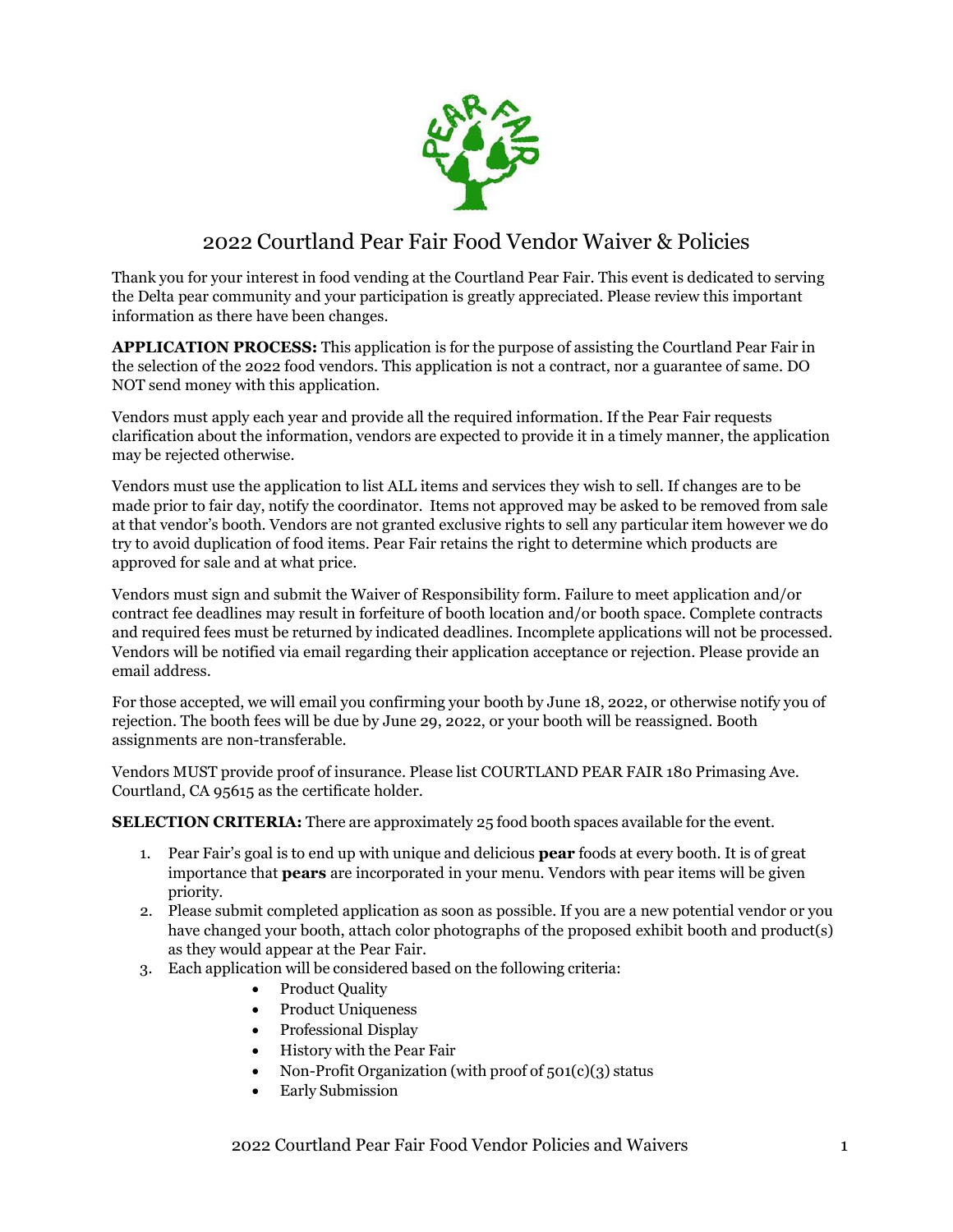**BOOTH SPACES:** A food vendor space (10x10) is **\$325**, which includes the Health Department and Fire Marshal inspection fees. Non-profit food vendor space is **\$200**.

All food preparation, cooking, selling, and storage must take place with your booth space. Vendors are not allowed to use the sidewalk or area outside the booth for any purpose. There is no additional storage space. The food vendor space measure 10 feet x 10 feet. You may also bring additional covers, but you cannot cook under them. Each vendor is responsible for activity within their vendor space. Please stay within your vendor space and do not encroach on other spaces and do not block driveways/walkways or intrude on private properties. Please be mindful of landscaping and plantings in spaces.

**OPTIONAL FEES:** If you need extra space or power for your booth, you will be charged an extra fee. **Power: \$20** per booth space. Electricity cannot be added on Fair Day; reservations and payment must be received in advance. You may not obtain electricity from nearby residences or other structures. Availability is limited to certain area. **Space: \$50 each**. Space is limited and not guaranteed. Food vendors will be charged \$25 for each check returned by the bank for insufficient funds.

**REFUND POLICY:** Cancellations received in writing before June 29, 2022 are fully refundable. Cancellations received after June 29, 2022 are non-refundable.

**BASIC LOGISTICS FOR BOOTH:** All vendors must pass Sacramento County health inspections and abide by all rules set by Sacramento County. For more information or questions please visit the Sacramento County website,

## <http://www.emd.saccounty.net/EH/FoodProtect-retailFood/Pages/CommunityEvents.aspx>

All vendors will be inspected by the County during the fair at a time which determined by the County. PLEASE PLAN TO PASS YOUR INSPECTION. If the County issues a re-inspection fine to your booth, you must pay a \$100 non-refundable reinspection fee to the Pear Fair, who will pay the County to reinspect your booth. Throughout the day, Pear Fair Staff will be checking your booth for compliance with the County health standards or for any other misconduct. Please note that you may not break down your booth early due to failure to pass inspection or other closure and no unauthorized driving is allowed on Fair Grounds during the Pear Fair.

**COOKERS**: If you plan to cook using a grill, or large cooker, do not put these under canopy. All barbecue pits and similar cooking devices must be in a roped off area within your space and away from Fair Traffic. Vendors are responsible for bringing any necessary barricades. Fryers can be placed under the canopy/tent if the canvas is fireproof.

**Electricity:** Electricity may be available in limited locations and **ONLY** if you paid in advance for electricity. Do not overload your 4-way plug or curl long extension cords as these are fire hazards.

**GREASE DISPOSAL:** you must provide your own grease disposal so bring a container with you. If you dump grease on the ground or in any Pear Fair or Courtland town dumpsters or trash bins, you will be charged a cleaning fee of \$1,000.

Health & Fire: You must have a health permit and fire permit, the initial fees for which are included in your Booth Fee. Health inspectors will license your booth on the morning of the Fair. Health and Fire Department regulations must be always observed by all workers. If a re-inspection is necessary, additional fees must be tendered on Pear Fair day (see above), so please be prepared.

**HOURS OF OPERATION/SELLING TIME:** The Fairgrounds open at 6:00 a.m. The Fair officially starts at 9:00 a.m. You must begin selling food as soon as your booth is properly set, which shall be no later than 9:00 a.m. The Fair closes at 6:00 p.m., however, you may begin breaking down your booth at 5:00 p.m. but no earlier. If you sell out or due to booth closure by the Pear Fair, you may Not break down your booth that time. You must check in with a Fair coordinator before you break down.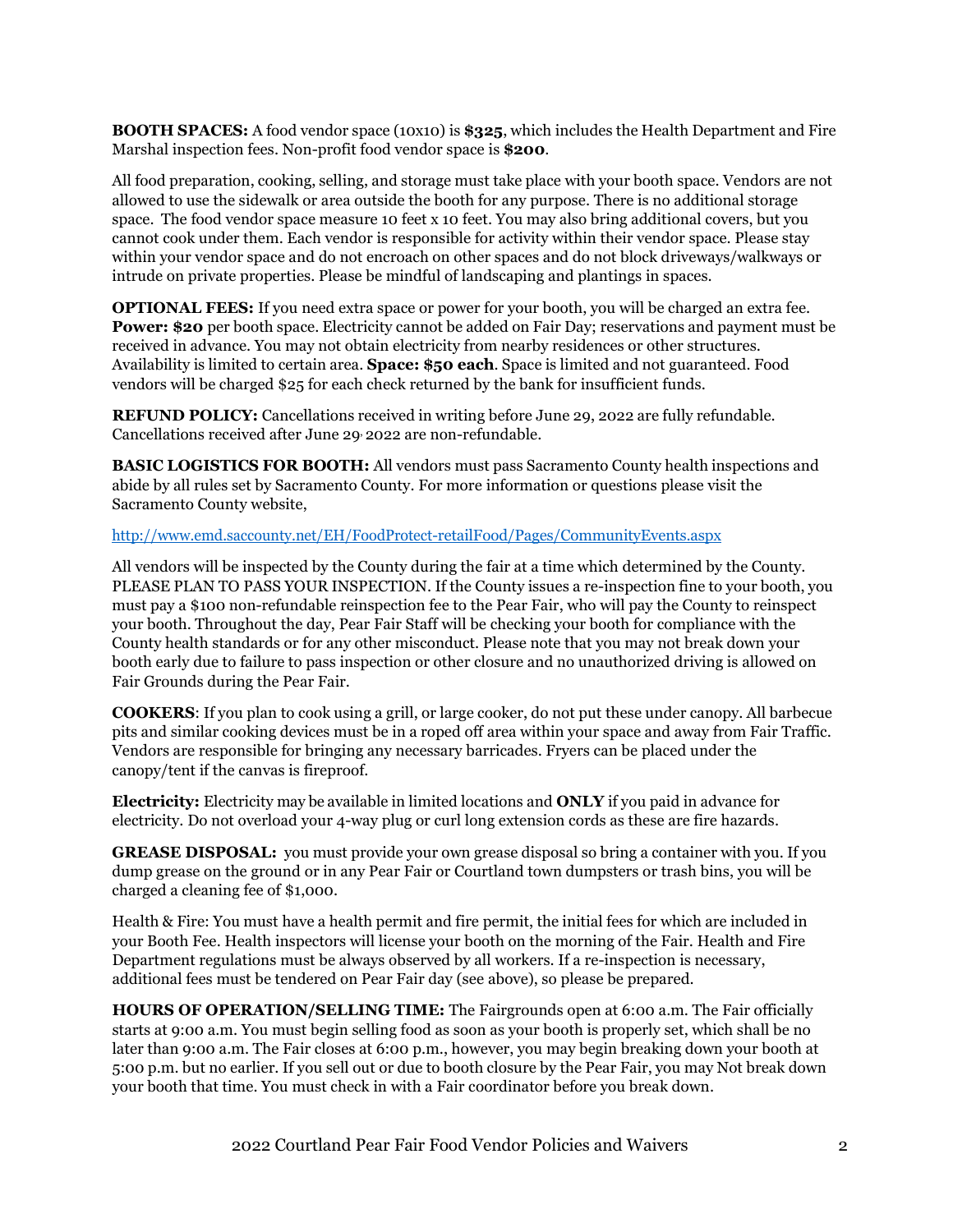**ICE:** As a service to our vendors, ice can be purchased directly from the beer booth on Pear Fair Day.

**LITTER/TRASH**: The appearance of your booth is very important to the overall appearance of the FAIR. Decorate your booth appropriately and keep it CLEAN! Bring and use trash bags. Remove all trash from your booth space. Filled trash bags may not collect around your booth space during Fair Day. You are also expected to help Pear Fair with its environmental efforts. Please, make sure your staff disposes of trash in the appropriate receptacles; do not use trash barrels set out for our Fair Guests. Please break down any cardboard boxes and place them in the recycling bins. Do not dump anything onto the ground; the Pear Fair takes place in a neighborhood on school grounds. Wash water can be dumped at the dumping station behind the port-a-potties near the parking lot. Be prepared to take any cooking oils or grease with you at the end of the day (see above for cleaning fee).

**PARKING:** Unauthorized (non-food truck) vehicles parked within the Fair Zone after 8:30 a.m. will be towed at the owner's expense. Limited vendor parking is located at the firehouse or in the main parking lot. There will be NO PARKING next to your booth. Overnight parking is not permitted without prior permission of Pear Fair Committee.

**SAFETY REPORTING:** We've had a safe Fair in the past but if you should witness an accident note the time, circumstances, your name, and anyone else who witnessed the incident. Please give the information to security and advise the Pear Fair Coordinator immediately.

**SIGNS/DECORATING:** Vendors are responsible for all signage on their booth. Vendors are encouraged to make signs bright and easy to read. Decorate your booth with pride, the more pears, the better. Extra signage may be provided by the Pear Fair to showcase your Pear Foods. We expect our vendors to conduct business in a professional manner at all times. If there is an issue with your conduct or professionalism, you will be removed from the fair (see above regarding booth closure).

## **IMPORTANT DATES:**

June 15, 2022: Application due for review.

**June 29, 2022:** Booth fees, optional booth fees and all required paperwork due.

**July 31, 2022: PEAR FAIR DAY.** (set-up is from 6:00-8:30 a.m., tear-down can begin after 5:00 p.m.) NO POSTPONEMENTS DUE TO WEATHER. The Courtland Pear Fair is held rain or shine. It is a one-day event.

**APPLICATION PACKAGE CHECKLIST:** Incomplete applications will not be processed. Please submit all of the as your application:

Completed Application form

Signed Waiver of Responsibility

Insurance

Proof of 501 (c)(3) status, if Applicable

Once you have been approved to be a 2022 PEAR FAIR FOOD VENDOR, you will also need to submit a Sacramento County Temporary Food Facility Operators Packet or proof of multiple event permit or health permit.

Completed application packages should be sent to [Pearfaireats@gmail.com](mailto:Pearfaireats@gmail.com) OR Courtland Pear Fair/Food PO BOX 492 Courtland, CA 95615

Visit us at [www.pearfair.com. W](http://www.pearfair.com/)e will always do our best to respond in a timely manner but please remember that the Pear Fair is a non-profit organization, and the Committee is made up entirely of dedicated volunteers.